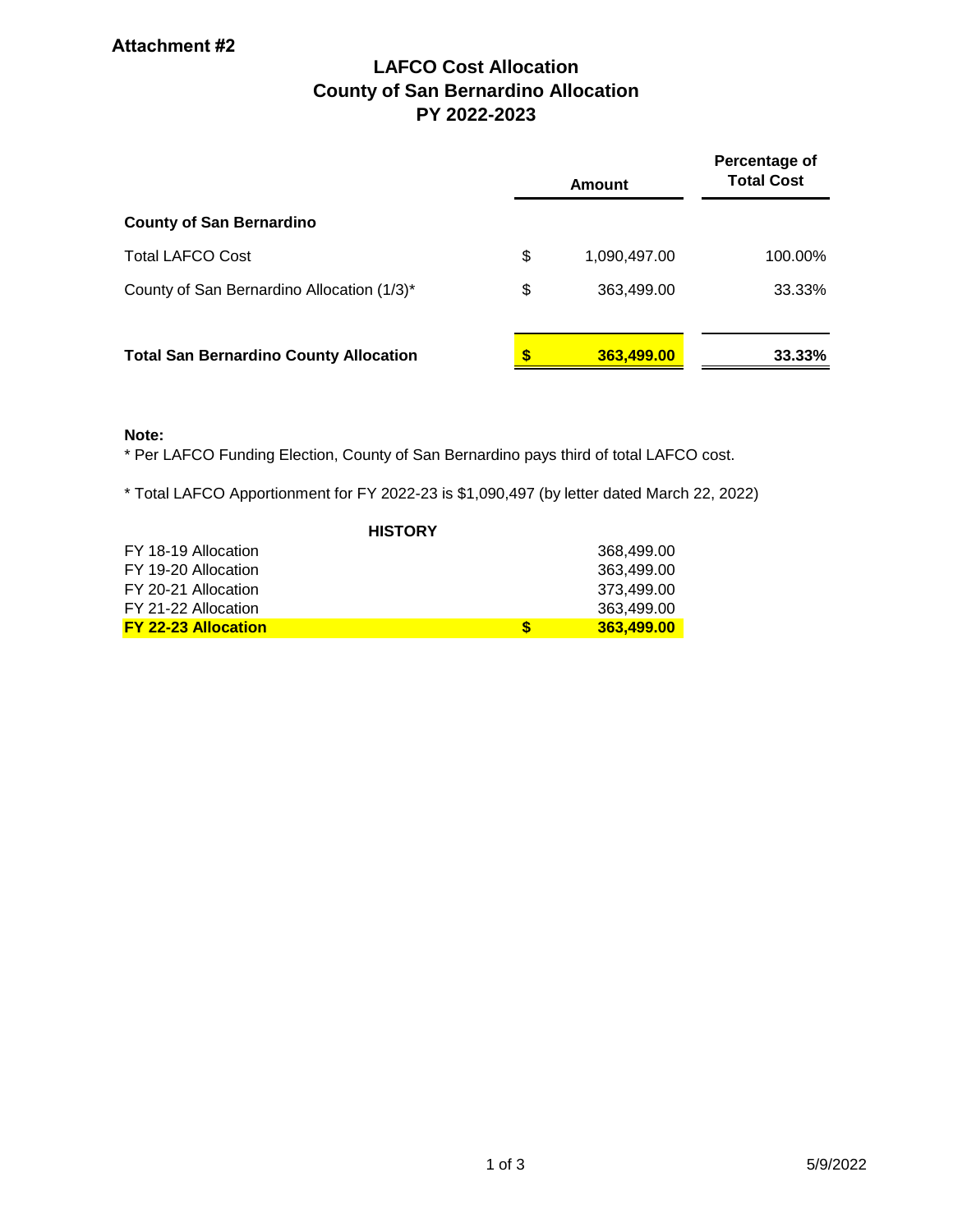### **LAFCO Cost Allocation Cities Allocation FY 2022-2023**

|                                                                                                            | <b>Allocation</b>                                              | <b>Allocation</b><br><b>Allocation</b> |                  | Allocation       |  | <b>Total Revenues</b>                      | <b>LAFCO</b> |                   | <b>Allocation</b> |
|------------------------------------------------------------------------------------------------------------|----------------------------------------------------------------|----------------------------------------|------------------|------------------|--|--------------------------------------------|--------------|-------------------|-------------------|
| City                                                                                                       | FY 18-19                                                       | FY 19-20                               | FY 20-21         | FY 21-22         |  | FY 19-20                                   |              | <b>Allocation</b> | Percentage        |
|                                                                                                            |                                                                |                                        |                  |                  |  |                                            |              |                   |                   |
| Adelanto                                                                                                   | \$<br>2,240.90                                                 | \$<br>3,106.46                         | \$<br>3,734.16   | \$<br>2,463.98   |  | $\boldsymbol{\mathsf{S}}$<br>20,455,012.00 |              | \$<br>2,452.75    | 0.67%             |
| <b>Apple Valley</b>                                                                                        | 10,809.07                                                      | 8,866.05                               | 8,056.48         | 9,414.16         |  | 75,588,849.00                              |              | 9,063.83          | 2.49%             |
| <b>Barstow</b>                                                                                             | 5,923.58                                                       | 5,364.34                               | 6,125.77         | 4,793.82         |  | 42,097,052.00 *                            |              | 5,047.84          | 1.39%             |
| <b>Big Bear Lake</b>                                                                                       | 6,601.49                                                       | 6,493.22                               | 6,879.92         | 5,552.81         |  | 51, 135, 247.00 *                          |              | 6,131.61          | 1.69%             |
| Chino                                                                                                      | 20,306.42                                                      | 19,048.26                              | 22,999.94        | 25,777.17        |  | 242,539,303.00                             |              | 29,082.79         | 8.00%             |
| Chino Hills                                                                                                | 20,295.94                                                      | 18,351.18                              | 15,710.14        | 14,673.08        |  | 120, 157, 348.00                           |              | 14,408.02         | 3.96%             |
| Colton                                                                                                     | 19,442.85                                                      | 8,597.50                               | 8,799.25         | 17,957.16        |  | 140,780,419.00                             |              | 16,880.92         | 4.64%             |
| Fontana                                                                                                    | 33,274.00                                                      | 41,419.87                              | 45,210.89        | 32,061.62        |  | 273,023,477.00 *                           |              | 32,738.13         | 9.01%             |
| <b>Grand Terrace</b>                                                                                       | 971.80                                                         | 1,707.26                               | 1,904.96         | 947.04           |  | 8,036,389.00                               |              | 963.64            | 0.27%             |
| Hesperia                                                                                                   | 10,727.48                                                      | 15,178.76                              | 12,005.66        | 9,199.12         |  | 83,711,706.00 *                            |              | 10,037.84         | 2.76%             |
| Highland                                                                                                   | 5,995.59                                                       | 5,738.72                               | 7,417.31         | 4,632.27         |  | 34,415,088.00                              |              | 4,126.70          | 1.14%             |
| Loma Linda                                                                                                 | 8,144.92                                                       | 4,352.73                               | 5,313.92         | 5,481.28         |  | 40,931,869.00                              |              | 4,908.12          | 1.35%             |
| Montclair                                                                                                  | 6,846.56                                                       | 7,985.12                               | 8,294.09         | 6,527.42         |  | 47, 132, 357.00                            |              | 5,651.62          | 1.55%             |
| <b>Needles</b>                                                                                             | 844.79                                                         | 1,575.78                               | 1,528.37         | 3,679.43         |  | 32,265,777.00                              |              | 3,868.98          | 1.06%             |
| Ontario                                                                                                    | 59,715.06                                                      | 61,346.68                              | 67,448.50        | 69,038.24        |  | 559,999,194.00                             |              | 67,149.27         | 18.47%            |
| Rancho Cucamonga                                                                                           | 29,485.55                                                      | 34,346.15                              | 36,508.28        | 26,720.01        |  | 204,063,843.00 *                           |              | 24,469.21         | 6.73%             |
| Redlands                                                                                                   | 18,766.35                                                      | 15,475.33                              | 16,194.85        | 19,710.80        |  | 164,894,706.00                             |              | 19,772.46         | 5.44%             |
| Rialto                                                                                                     | 19,722.21                                                      | 27,103.33                              | 25,539.51        | 23,152.70        |  | 189,763,787.00                             |              | 22,754.50         | 6.26%             |
| San Bernardino                                                                                             | 40,462.86                                                      | 30,870.62                              | 32,556.61        | 32,598.10        |  | 276, 183, 147.00                           |              | 33,117.01         | 9.11%             |
| <b>Twentynine Palms</b>                                                                                    | 1,590.88                                                       | 2,427.43                               | 2,623.86         | 1,590.69         |  | 14,955,064.00                              |              | 1,793.26          | 0.49%             |
| Upland                                                                                                     | 14,526.42                                                      | 12,323.54                              | 10,778.98        | 14,316.11        |  | 123,066,816.00                             |              | 14,756.89         | 4.06%             |
| Victorville                                                                                                | 24,468.26                                                      | 23,185.07                              | 17,281.77        | 25,575.86        |  | 227,112,693.00 *                           |              | 27,232.99         | 7.49%             |
| Yucaipa                                                                                                    | 5,109.26                                                       | 5,886.78                               | 6,370.91         | 5,218.27         |  | 37,075,542.00                              |              | 4,445.71          | 1.22%             |
| <b>Yucca Valley</b>                                                                                        | 2,226.78                                                       | 2,748.82                               | 4,214.87         | 2,417.86         |  | 22,057,532.00                              |              | 2,644.91          | 0.73%             |
| Totals                                                                                                     | 368,499.00<br>\$                                               | 363,499.00<br>\$                       | 373,499.00<br>\$ | 363,499.00<br>\$ |  | \$3,031,442,217.00                         |              | 363,499.00<br>\$  | 100.00%           |
|                                                                                                            |                                                                |                                        |                  |                  |  |                                            |              |                   |                   |
| Allocation is based on Cities revenues extracted from Fiscal Year 2019-20 tables published on the          |                                                                |                                        |                  |                  |  |                                            |              |                   |                   |
| State Controller's website (www.sco.ca.gov). Fiscal Year 2020-21 was not available as of April 8, 2022.    |                                                                |                                        |                  |                  |  |                                            |              |                   |                   |
|                                                                                                            |                                                                |                                        |                  |                  |  |                                            |              |                   |                   |
| Cities with subsidiary districts. Subsidiary districts are excluded from the special district distribution |                                                                |                                        |                  |                  |  |                                            |              |                   |                   |
| and their revenues are included in the cities' revenues. Blended Component Units are below:                |                                                                |                                        |                  |                  |  |                                            |              |                   |                   |
| Barstow Fire Protection District (City of Barstow)                                                         |                                                                |                                        |                  |                  |  |                                            |              |                   |                   |
|                                                                                                            | Big Bear Lake Fire Protection District (City of Big Bear Lake) |                                        |                  |                  |  |                                            |              |                   |                   |
| Fontana Fire Protection District (City of Fontana)                                                         |                                                                |                                        |                  |                  |  |                                            |              |                   |                   |
| Hesperia County Water District (City of Hesperia)                                                          |                                                                |                                        |                  |                  |  |                                            |              |                   |                   |
| Hesperia Fire Protection District (City of Hesperia) - inactive as of 11/01/2018                           |                                                                |                                        |                  |                  |  |                                            |              |                   |                   |
| Rancho Cucamonga Fire Protection District (City of Rancho Cucamonga)                                       |                                                                |                                        |                  |                  |  |                                            |              |                   |                   |
| Victorville Water District (City of Victorville)                                                           |                                                                |                                        |                  |                  |  |                                            |              |                   |                   |